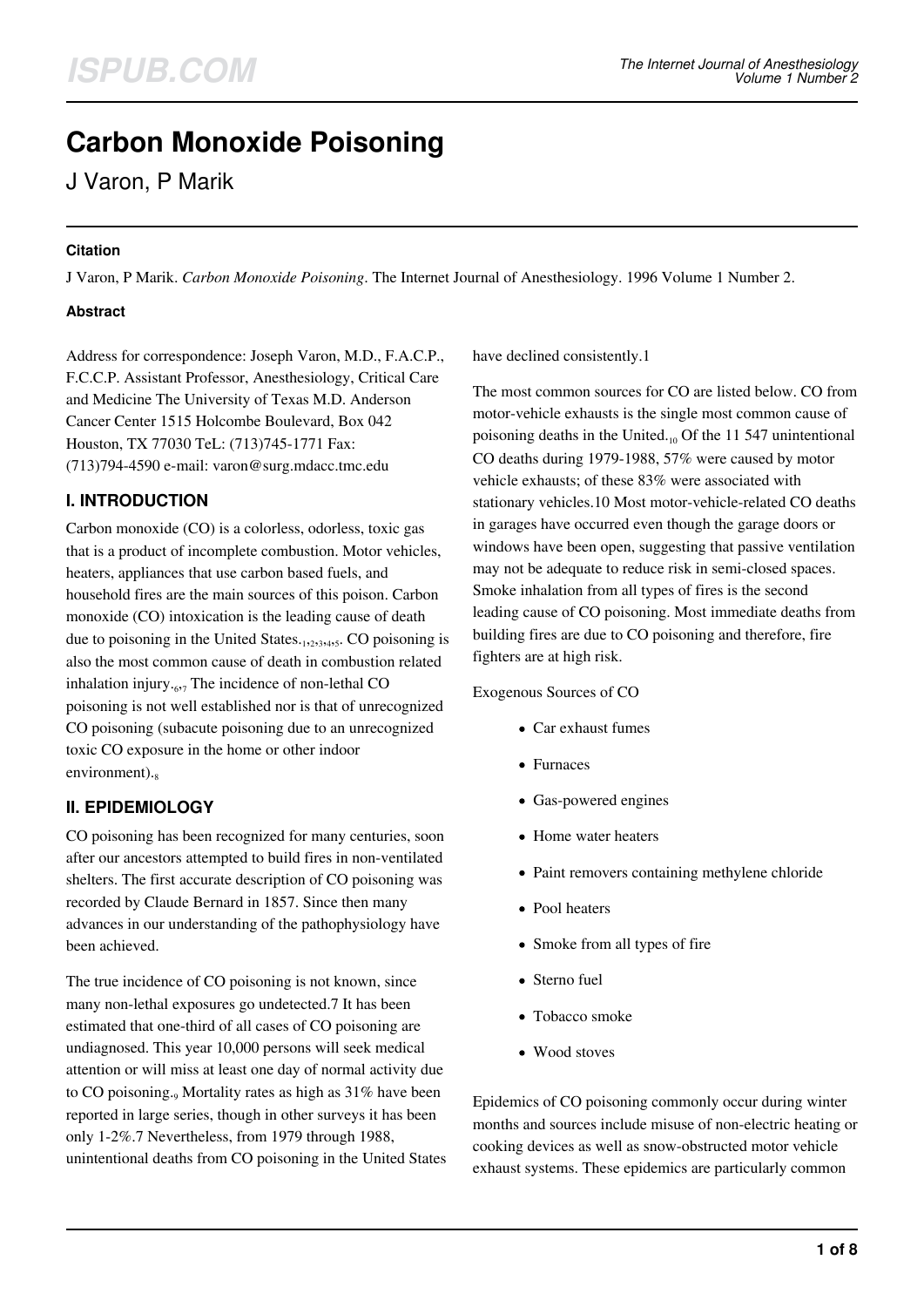during winter storms due to power outages with the use of alternative methods of heating and cooking.  $_{11,12}$ 

It is well known that urban environments contain higher ambient CO concentrations, primarily due to automotive emissions, and non-smoking city dwellers have been found to have carboxyhemoglobin (COHb) levels in the 1-2% range..., Tobacco smoke is also a significant source of CO, containing approximately 4% CO; smokers have been observed to have COHb levels typically in the 4-5% range and as high as 9%. Hence, their COHb levels must be interpreted accordingly.

Methylene chloride (MC) deserves a special mention because it is contained in many paint removers and its vapors are readily absorbed through the lungs. Once it reaches the circulation, MC is converted into CO in the liver. $_{14}$ 

# **III. PATHOPHYSIOLOGY**

In patients who die early following CO poisoning the brain is edematous, and there are diffuse petechia and hemorrhages. If the victim survives initially but dies within a few weeks, findings typical of ischemic anoxia are prominent. The pathologic findings is human victims have been reproduced in experimental animals poisoned with CO. Interestingly, the severity of the lesions appears to correlate best with the degree of hypotension rather than with hypoxia per se. 15

## **I. HYPOXIA AND CELLULAR ASPHYXIA**

CO combines preferentially with hemoglobin to produce COHb, displacing oxygen and reducing systemic arterial oxygen (O2) content. CO binds reversibly to hemoglobin with an affinity 200- 230 times that of  $oxygen_{16}$ Consequently, relatively minute concentrations of the gas in the environment can result in toxic concentrations in human blood. Possible mechanisms of toxicity include:

- Decrease in the oxygen carrying capacity of blood.
- Alteration of the dissociation characteristics of oxyhemoglobin, further decreasing oxygen delivery to the tissues.
- Decrease in cellular respiration by binding with cytochrome a3.
- Binding to myoglobin, potentially causing myocardial and skeletal muscle dysfunction.

The most clear-cut mechanism by which CO toxicity occurs is competitive binding to the hemoglobin heme groups. This effect is magnified by the allosteric properties of the hemoglobin molecule. Its tetrameric structure undergoes a conformational change when CO is bound at one of the four heme sites, with a resulting increase in the affinity of the remaining heme groups for oxygen. This not only shifts the oxygen-hemoglobin dissociation curve to the left, but distorts its sigmoidal shape towards a hyperbola. The net result is a hemoglobin molecule that is poorly equipped to release oxygen at the tissue level. The decreased oxygen delivery is then sensed centrally, stimulating ventilatory efforts and increasing minute ventilation. The latter will increase uptake of CO and raise COHb levels, and will result in a respiratory alkalosis, further shifting the oxygenhemoglobin dissociation curve to the left.

The mean half-life of COHb is 320 minutes (128-409) in young healthy volunteers on room air. Administration of one hundred percent O2 at one atmosphere reduces the half life to 80.3 minutes, while 100% O2 at three atmospheres will reduce the half life to 23.3 minutes. $_{17}$  CO binds to cardiac and skeletal myoglobin as well as hemoglobin (Hb). Cardiac myoglobin binds three times more CO than skeletal myoglobin.<sub>18</sub> Carboxymyoglobin dissociation is slower than COHb due to the increased affinity of CO for myoglobin. A "rebound effect" with delayed return of symptoms has occasionally been observed, corresponding to a recurrence of COHb elevation.19 Presumably, this is due to late release of CO from myoglobin with subsequent binding to Hb.

While binding to the cytochrome P450 (mixed function oxidase) hemoprotein is known to occur, there have as yet been no demonstrable pathophysiologic consequences of this. Fetal hemoglobin binds CO more avidly than hemoglobin A, and with slow transplacental transport, fetal levels decrease much more slowly than in the mother. This accounts for the occurrence of occasional fetal death in nonfatal maternal exposures. $_{20}$ 

#### **II. ISCHEMIA.**

In addition to causing tissue hypoxia, CO can cause injury by impairing tissue perfusion. Animal models of CO intoxication, as well as human experience, indicate that myocardial depression, peripheral vasodilation, and ventricular arrhythmia causing hypotension may be important in the genesis of neurologic injury. In animal models CO poisoning has been found to result in progressive hypotension, primarily as a result of peripheral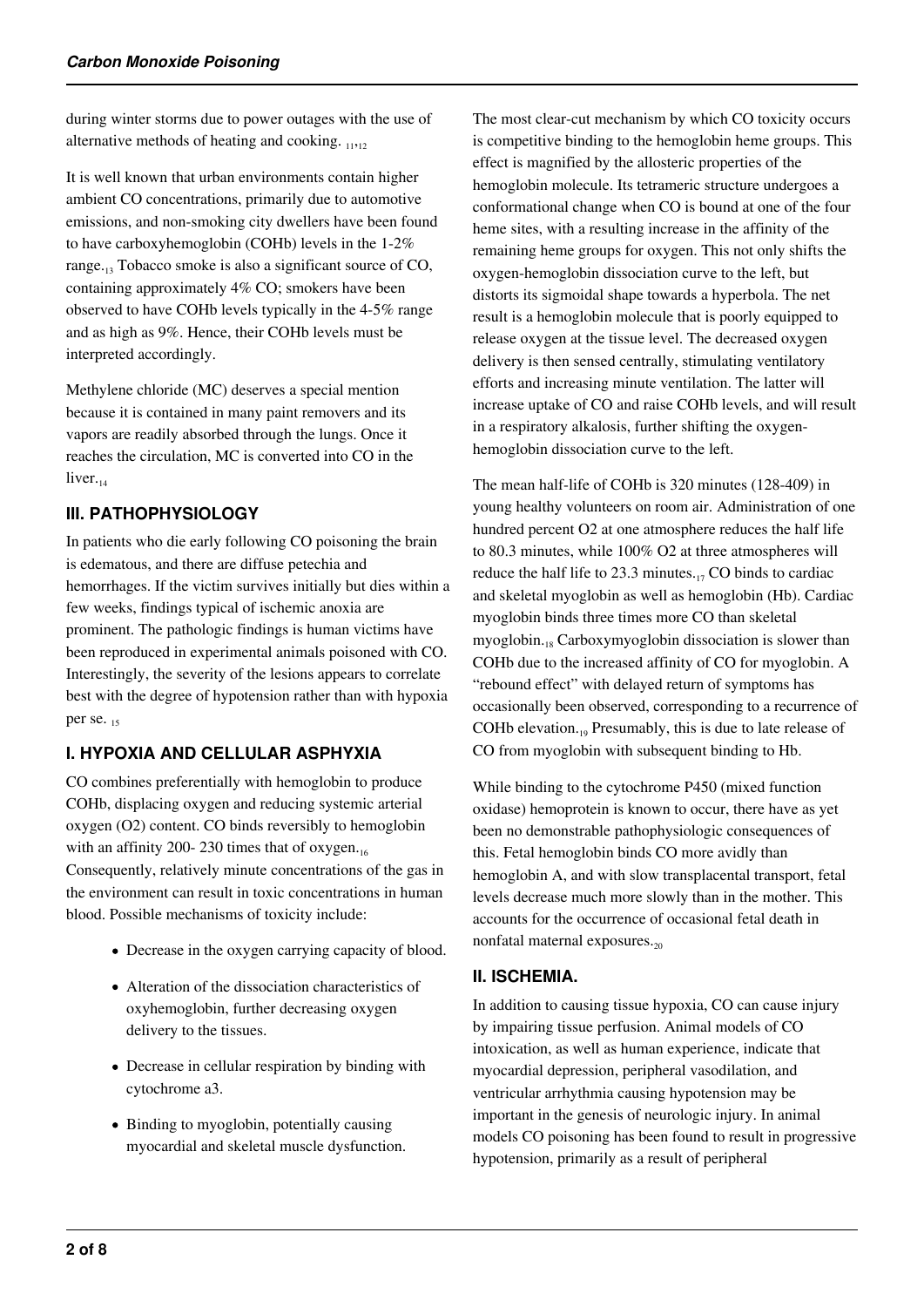vasodilation.<sub>21</sub>

#### **III. REPERFUSION INJURY**

Many of the pathophysiologic changes seen in CO poisoning are similar to those seen with postischemic reperfusion injuries, and similar pathology occurs in the brain in the absence of CO when hypoxic hypoxia precedes an interval of ischemia.  $_{22}$  The generation of oxygen radicles during reperfusion has been implicated as the major component of postischemic brain injury. $_{23}$  Thom has reported that CO causes brain lipid peroxidation after, but not during CO exposure.  $_{24}$  Furthermore, this investigator has demonstrated that pretreating rats with allopurinol prevents lipid peroxidation following CO exposure.  $_{25}$  It is postulated that this oxidative injury is mediated largely by leukocytes. Leukocyte sequestration increases significantly in brain microvasculature following exposure to  $CO_{.26}$  In rats made leukopenic or treated with monoclonal anti-CD-18 F(ab) fragments formation of xanthine oxidase and lipid peroxidation is inhibited following CO poisoning.26

## **IV. SYMPTOMATOLOGY**

Many victims of CO poisoning die or suffer permanent, severe neurological injury despite treatment. In addition, as many as 50% of those who recover consciousness and survive may experience varying degree of more subtle but still disabling neuropsychiatric sequela. $_{27}$ 

The features of acute CO poisoning are more dramatic than those resulting from chronic exposure. At low COHb levels, chronic cardiopulmonary problems, such as angina and chronic obstructive pulmonary disease, may be exacerbated, since cardiac myoglobin binds with great affinity and rapidly reduces myocardial O2 reserve. Chest pain due to myocardial ischemia may occur, as can cardiac arrhythmias. Subacute or chronic CO poisoning presents with less severe symptoms and patients will initially be misdiagnosed as having other illnesses.8

The clinical presentation of acute CO poisoning is variable, but in general, the severity of observed symptoms correlates roughly with the observed level of COHb (Table 1); however, in terms of diagnostic value, the nonspecificity of these presenting symptoms makes definitive diagnosis difficult. There are several reports of levels near zero with patients showing neurologic deficits ranging from partial paralysis to coma.  $_{2829,30}$  Most of the data (Table 2) comes from experiments in healthy males, without the confounder of time lapse in specimen collection. With levels less than 10 percent the patient is usually asymptomatic. As COHb increases above 20 percent, the patient may develop headache, dizziness, confusion and nausea. Coma and seizures due to cerebral edema are common with levels greater than 40 percent, and death is likely above 60 percent.31,32,33,34,35 In reality, pre-hospital delays and early oxygen therapy often with concomitant poisoning from cyanide make these symptom-level guidelines unreliable. Furthermore, the carboxyhemoglobin level per se has not been identified as a risk factor for CO-mediated morbidity or mortality. 4,33,36,37,38

The occurrence of illness in household pets concurrent with or just preceding the onset of a patients's own illness should alert to the possibility of CO poisoning.<sub>39</sub> Due to their smaller size and in general higher metabolic rates, pets may be more obviously and more severely affected by CO intoxication than their owners.

An array of neuropsychiatric problems have been reported to arise insidiously in some patients after their recovery from the acute effects of CO poisoning.4 Almost every type and degree of neurologic deficit has been described following recovery for acute CO poisoning. Up to 10% of survivors show gross neurologic or psychiatric impairment that is obvious to the physician, such as parkinsonism, persistent vegetative state, akinetic mutism, agnosia, apraxia, visual impairment, amnestic/confabulatory state or psychosis.  $4,7,_{40}$ Much more startling is the number of survivors who may develop persistent, albeit subtle, neuropsychiatric deficits. In a 3-year follow-up of 63 CO poisoning survivors, Smith and Brandon found that 33% showed evidence of personality deterioration and 43% reported memory impairment. 40

Table 1. COHb Levels and Symptomatology (Back to text)

- 10% Asymptomatic or may have headaches
- 20% Dizzyness, nausea, and syncope
- 30% Visual disturbances
- 40% Confusion and syncope
- 50% Seizures and coma
- 60% Cardiopulmonary dysfunction and death

## **V. DIAGNOSIS**

A history of potential CO exposure is the most reliable indicator of poisoning. All patients at a fire scene should be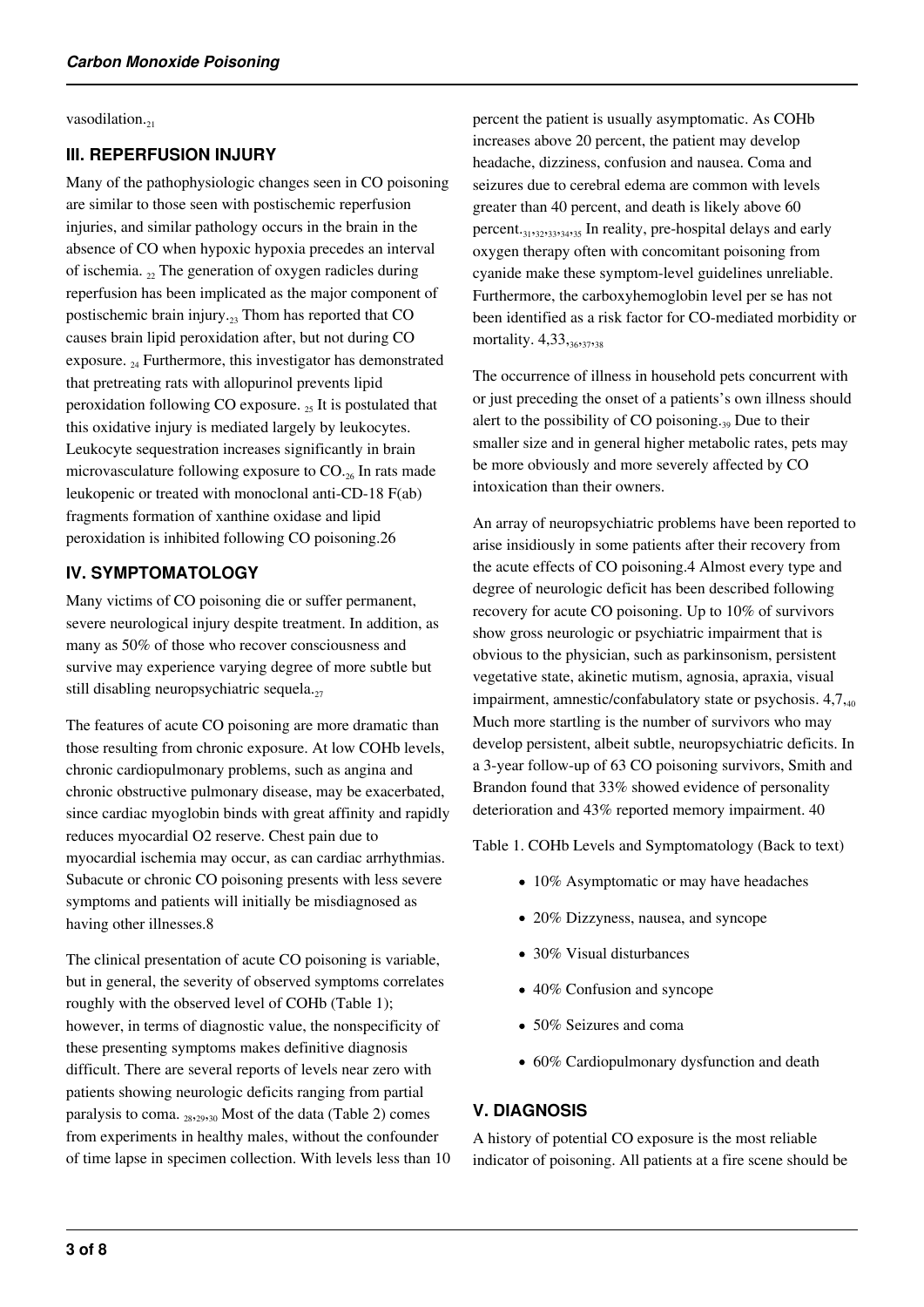evaluated for CO poisoning. Confirming the diagnosis may be difficult in some patients, as COHb may be low or undetectable because of the time between exposure and emergency department presentation.4

In evaluating a patient for CO poisoning several factors need to be considered. The patient needs to be examined for evidence of thermal injury or the presence of other gas inhalation. Elevated blood cyanide levels has been reported in victims of residential fires. $_{41}$  In this study a significant correlation was found between the HbCO and the blood cyanide concentration. Similarly, if the patient presents with CO poisoning as the result of a suicidal attempt, a drug screen as well as acetaminophen, salicylates and ethanol levels should be obtained.

An EKG should be obtained in all patients with or without symptoms, and if abnormal (commonly sinus tachycardia and ST-changes), serial creatine kinase (CK) and lactate dehydrogenase (LDH) determinations should be performed, and the patient kept under close observation.

It has been recommended that all CO poisoning patients undergo psychometric testing.7 However, short psychometric tests do not appear to correlate with the development of neuropsychiatric sequelae. It is also unclear whether treatment with HBO based on abnormal findings from these tests alone improve outcome. Furthermore, the current recommended tests have not been well validates in patients with CO poisoning and do not take into account learning from repeat administration. In patients with neuropsychiatric sequelae, a head CT or MRI scan may reveal characteristic abnormalities which include: bilateral necrosis of the globus pallidus as well as the cerebral cortex, hippocampus, and substantia nigra.4,7

# **VI. DIFFERENTIAL DIAGNOSIS**

The differential diagnosis of CO poisoning in the absence of a reliable history of exposure includes viral illnesses, food poisoning, depression, transient ischemic attack, coronary artery disease, arrhythmias and functional illnesses among others. The most common misdiagnosis is a "flu-like" syndrome.32 A recent report describes a 12 member family that presented to the emergency department in groups of 4 persons with symptoms consistent with food poisoning after drinking unrefrigerated milk.6 However, several other affected members of the same household had not consumed the same milk. Further investigation revealed severe CO poisoning which was found to be related to indoor barbecue grill usage that day.

#### **VII. MANAGEMENT**

The mainstay of therapy for CO poisoning is supplemental O2, ventilatory support and monitoring for cardiac arrhythmias. There is general agreement that 100% oxygen should be administered prior to laboratory confirmation when CO poisoning is suspected. The goal of oxygen therapy is to improve the O2 content of the blood by maximizing the fraction dissolved in plasma (PaO2).36 Once treatment begins, O2 therapy and observation must continue long enough to prevent delayed sequelae as carboxymyoglobin unloads. Unfortunately, there are no useful guidelines as to the length of the observation period.

The treatment of severe CO poisoning using additional modalities has been under investigation for several decades.7 Hypothermia, was used in the 1950s and 1960s in the management of these patients. However, at the beginning of the 1970s controlled studies showed no benefit in improving survival after severe CO poisoning.<sub>42</sub>

The most controversial and widely debated topic regarding CO poisoning is the use of hyperbaric oxygen (HBO).<sub>43,44,45</sub> Treatment utilizing HBO was first successfully used in Glasgow in the 1960's. $_{46}$  Since 1960, the clinical use of HBO for CO poisoning has occurred with increasing frequency. Over 2500 CO-intoxicated patients were treated in North American chambers in 1992.  $_{47}$ 

The rationale for the use of this HBO is based on the following information:

- HBO produces a more rapid reduction in COHb levels. The half-life of COHb is 4-5 hours in a person at rest breathing room air. This is decreased to 80 minutes by administration of 100% oxygen at sea level and to 22-23 minutes by treatment with hyperbaric oxygen (HBO) at 3 atmospheres absolute (ATA).17,48 At 3 ATA the oxygen dissolved in blood approaches 6 volumes percent; this is adequate to supply basal oxygen requirements to the body with normal cardiac output in the absence of functional hemoglobin, 49
- HBO induces cerebral vasoconstriction, which may reduce intracranial pressure and cerebral edema,
- HBO result in more rapid dissociation of CO from respiratory cytochromes and,
- HBO may antagonize the oxidative injury that occurs after CO poisoning. Thom has demonstrated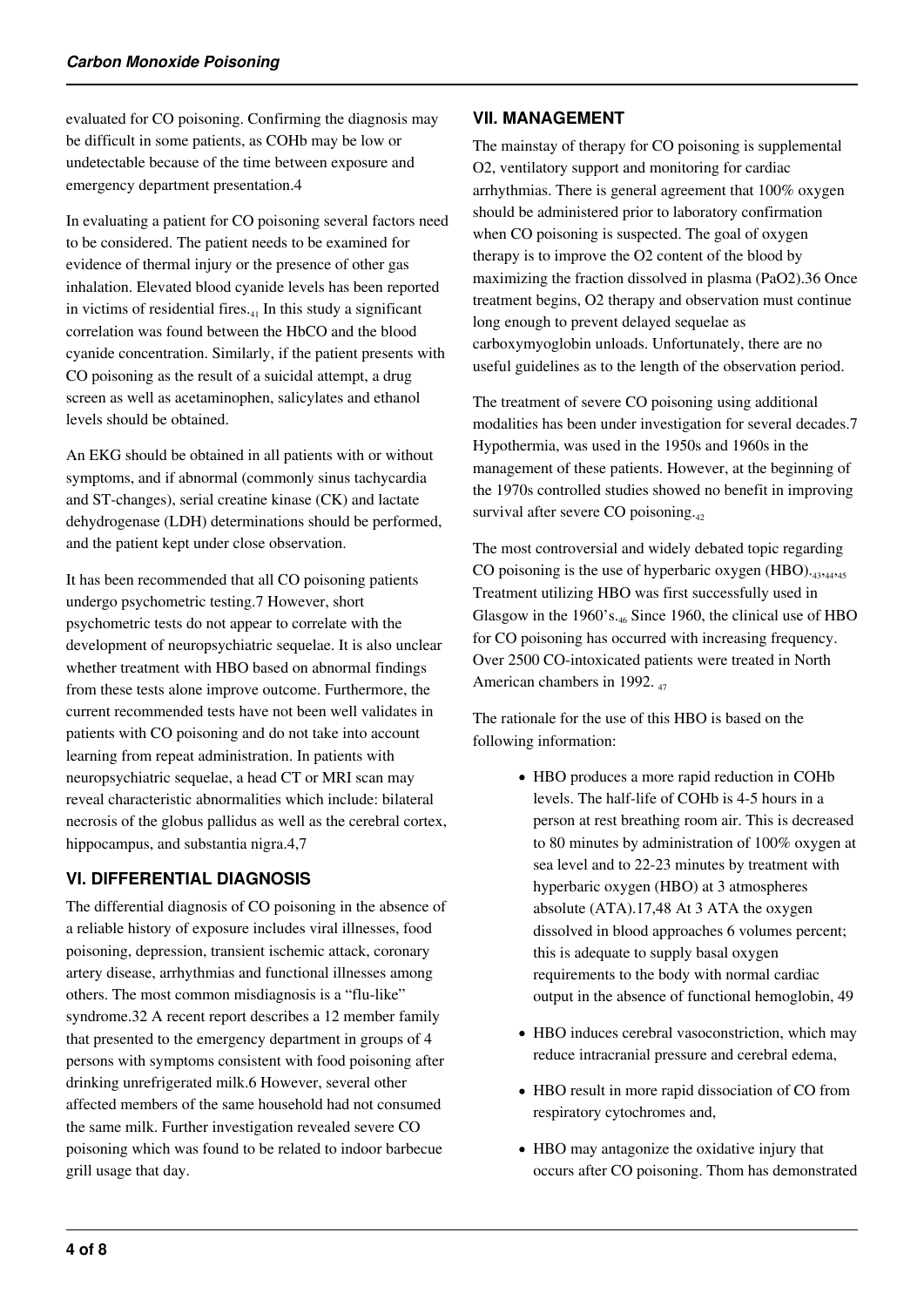that oxygen at 3 ATA, but not at 1 ATA prevents brain lipid peroxidation when administered to rats beginning 45 minutes subsequent to CO poisoning. 50 HBO prevents the conversion of xanthine dehydrogenase to xanthine oxidase, a leucocyte mediate reaction.51 This effect has been postulated to occur due to diminished B2 integrin mediated leukocyte adherence. 51

There is, however, little scientific evidence to support the benefit of HBO and no agreement on the selection of patients that may benefit from HBO treatment. Case reports, small case series and retrospective studies have suggested that mortality and morbidity among patients treated with HBO appears improved beyond that expected with ambient pressure supplemental oxygen therapy. 28,37,38 Thom and colleagues conducted a prospective, randomized, study in 60 patients with mild to moderate CO poisoning who presented within 6 hours. None of these patients had a history of loss of consciousness. Delayed neurological sequela developed in 7 of 30 patients (23%) in the control group and none in the HBO group.  $\epsilon_2$  Ducasse and colleagues performed a similar study in 26 non-comatose patients with acute CO poisoning.<sub>53</sub> At 12 hours no patient (0/13) in the HBO group had abnormal clinical findings compared to 5 of 13 in the NBO group. These studies have a number of limitations, the most important being that the authors failed to blind the patients and examiners to the treatment given.43 The studies have, however, highlighted the fact that the optimal benefit from HBO may be obtained when this therapy is offered within 6 hours of intoxication and with at least 2.5 ATM of HBO.

Currently two prospective, randomized, blinded studies are being performed in patients with significant CO poisoning. In both these studies patients are block randomized to normobaric oxygen delivered in a hyperbaric chamber (sham control) and to a hyperbaric group. Interim analyses of both of these studies (with follow up of 73 and 50 patients respectively) have demonstrated no difference in outcome between the NBO and HBO treated groups.

There is no agreement amongst toxicologists and emergency medicine physicians that HBO is of benefit, nor the selection of patients who may potentially benefit from this therapy. This issue will not be resolved until the results of the above cited studies are available.54,55 Most advocates of HBO are to be found in specialized treatment centers with ready access to hyperbaric chambers. The implications of

recommending HBO for patients in rural areas or cities without chambers cannot be underestimated. Transfer to a distant facility may be impractical or even dangerous, especially if treatment will take place in a monoplace chamber or in a facility without critical care staff and equipment. The cost may have important implications when recommending HBO, since this therapy is 4 to 5 time as expensive as treating a patients with NBO, not including transport costs which may run over \$3000 for aeromedical evacuation.

Currently the Undersea and Hyperbaric Medical Society recommend HBO for those patients with signs of serious intoxication regardless of their COHB levels. $_{56}$  This includes patients with a history of unconsciousness, presence of neurological signs, cardiovascular dysfunction or severe acidosis. Pregnant women should be evaluated with liberal criteria for HBO due to the increased toxicity risk to the fetus

In the absence of access to HBO therapy, severe poisoning should be treated with 100% oxygen, with endotracheal intubation in patients who cannot protect their airway. In these patients, consideration should be given to transfusion of packed red blood cells.<sub>57</sub>

## **VIII. DISPOSITION**

Classification of patients based primarily on COHb levels is inappropriate and potentially misleading, as the level alone is a poor predictor of the degree of injury. However, any patient with a COHb level >25% should be carefully evaluated for admission, even if asymptomatic. In cases of less severe poisoning, close observation or hospital admission with 100% O2 administration should be undertaken until the patient is asymptomatic.4

## **IX. PROGNOSIS**

The data regarding prognosis in CO poisoning are also inconclusive and contradictory. Whereas definitive studies are lacking, it appears that roughly 30% of patients with severe poisoning have a fatal outcome.49 One study has estimated that 11% of survivors have long-term neuropsychiatric deficits, including 3% whose neurologic manifestations are delayed.58 One third of CO poisoning victims may have subtle but lasting memory deficits or personality changes.40

Indicators of a poor prognosis include altered consciousness at presentation, advanced age, patients with underlying cardiovascular disease, metabolic acidosis, and structural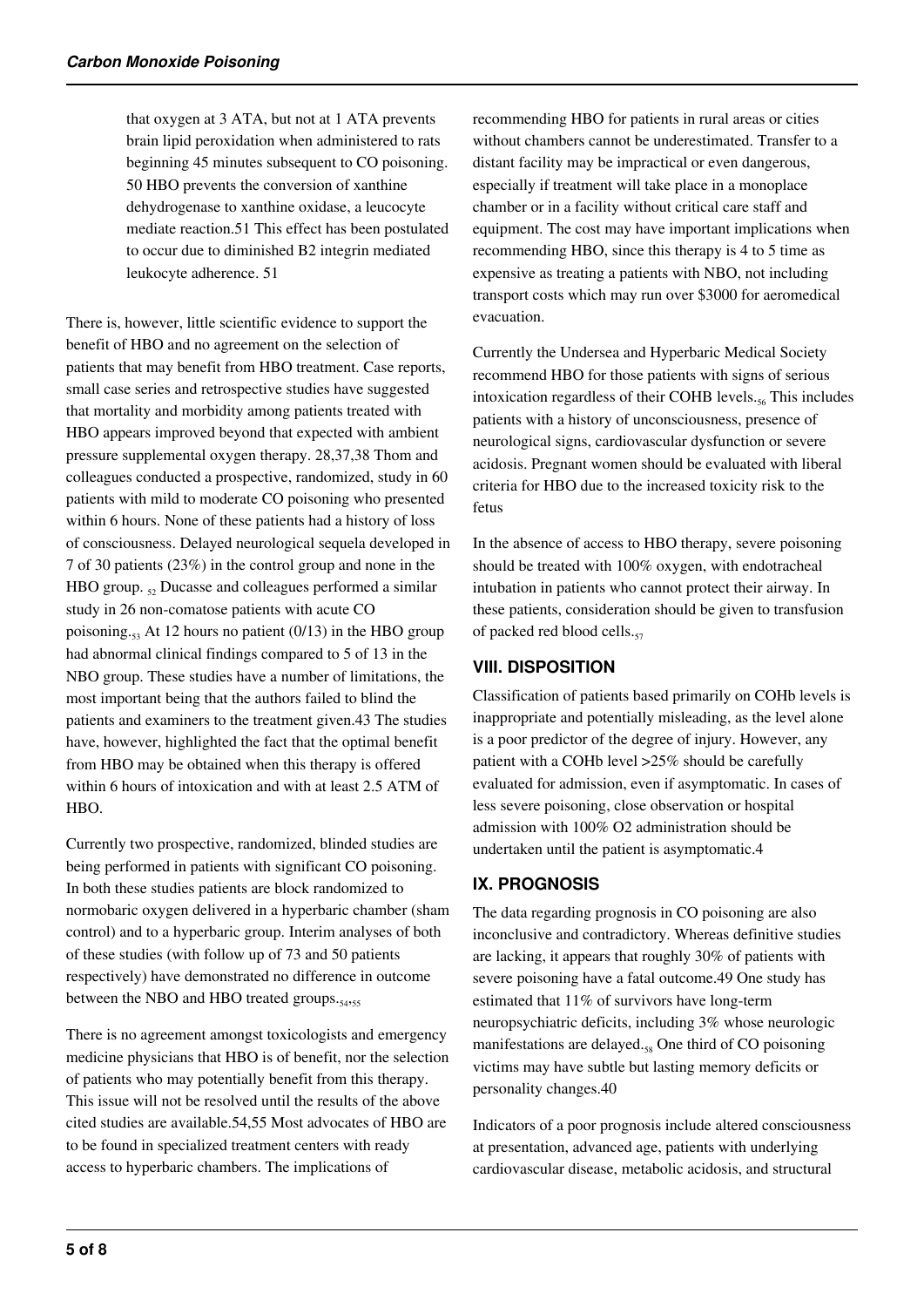abnormalities on CT or MRI scanning.49 The absence of favorable data for patients in whom HBO is initiated more than six hours post discovery, suggests a poor prognosis and should discourage transport to remote HBO facilities if that time period will be exceeded.7

# **X. CONCLUSION**

CO poisoning continues to be a significant health problem both in the United States and many other countries. CO poisoning is associated with a high incidence of severe morbidity and mortality. The history of exposure and COHb levels should alert the physician to this diagnosis acutely. In the absence of exposure history, CO poisoning must be considered when 2 or more patients are similarly or simultaneously sick. The diagnosis must be excluded by a directed history and physical exam. If suspicion remains COHb testing should be done and O2 therapy should be started empirically while results are pending. If CO poisoning is confirmed, the source must be identified and recommendations for correction or avoidance made. Although definitive data are lacking on the efficacy of HBO in this illness, early HBO treatment may have a role in severely poisoned patients.

Acknowledgment: The authors acknowledge with gratitude the expert opinion of Dr Patrick Tibbles who reviewed this manuscript.

#### **References**

1. Cobb N, Etzel R: Unintentional carbon monoxide-related deaths in the United States, 1979 through 1988. JAMA 1991;266:659-663.

2. National Center for Health Statistics. Vital statistics of the United States, 1990. Vol II. Mortality. Part A. 1994;DHHS no.PHS 95-1101:(Abstract)

3. Heimbach D, Waeckerle J: Inhalation injuries. Ann Emerg Med 1988;12:1316-1320.

4. Meredith T, Vale A: Carbon monoxide poisoning. Br Med J 1988;296:77-78.

5. Myers R, Linberg S, Cowley R: Carbon monoxide poisoning: The injury and its treatment. JACEP 1979;8:479-484.

6. Gasman J, Varon J, Gardner J: Revenge of the barbecue grill-Carbon monoxide poisoning. West J Med 1990;153:656-657.

7. Thom S, Keim L: Carbon monoxide poisoning: A review. Epidemiology, pathophysiology, clinical findings, and treatment options including hyperbaric therapy. Clin Toxicol 1989;27:141-156.

8. Heckerling P, Leikin J, Maturen A, Terzian C, Segarra D: Screening hospital admissions from the emergency department for occult carbon monoxide poisoning. Am J Emerg Med 1990;8:301-304.

9. Hampson N, Norkool D: Carbon monoxide poisoning in children riding in the back of Pickup trucks. JAMA 1992;267:538-540.

10. From the Centers for Disease Control and Prevention.

Deaths from motor-vechile-related unintenstional carbon monoxide poisoning-Colorado, 1996, New Mexico, 1980-1995, and United States, 1979-1992. JAMA 1996;276:1942-1943. 11. Geehr EC, Saluzzo R, Bosco S, Braaten J, Wahl T, Wallenkampf V: Emergency health impact of a severe storm. Am J Emerg Med 1989;7:598-604. 12. Sternbach G, Varon J: Winter storms and great imitators. J Emerg Med 1997;(in press): 13. Stewart R, Baretta E, Platte L: Carboxyhemoglobin levels in American blood donors. JAMA 1971;229:1187-1195. 14. Centers for Disease Control and Prevention. National Center for Health Statistics. Mortality Patterns-United States, 1990. Monthly Vital Stat Rep 1991;41:5 15. Ginsberg MD, Myers RE, McDonaugh BF: Experimental carbon monoxide encephalopathy in the primate: II.Clinical aspects, neuropathy, and physiologic correlation. Arch Neurol 1974;30:209-216. 16. Rodkey F, O'Neal J, Collison H: Relative affinity of hemoglobin S and hemoglobin A for carbon monoxide and oxygen. Clin Chem 1974;20:83-84. 17. Petersen J, Stewart R: Absorption and elimination of carbon monoxide by active young men. Arch Environ Health 1970;21:165-171. 18. Coburn R: Carbon monoxide body stores. Ann NY Acad Sci 1970;174:11-22. 19. Anderson G: Treatment of carbon monoxide poisoning with hyperbaric oxygen. Military Med 1978;143:538-541. 20. Farrow J, Davis G: Fetal death due to nonlethal maternal carbon monoxide poisoning. J Forens 1990;35:1448-1452. 21. Penney DG: Acute carbon monoxide poisoning: animal models: A review. Toxicology 1990;62:123-16. 22. Okeda RN, Funata SJ, Song F, Higashino T, Takano T, Yokoyama K: Comparative study pathogenesis of selective cerebral lesions in carbon monoxide poisoning and nitrogen hypoxia in cats. Acta Neuropathol 1982;56:265-272. 23. Kontos HA: Oxygen radicals in CNS damage. Chem Biol Interact 1989;72:229-255. 24. Thom SR: Carbon monoxide-mediated brain lipid peroxidation in the rat. J Appl Physiol 1990;68:997-1003. 25. Thom SR: Dehydrogenase conversion to oxidase and lipid peroxidation in brain after carbon monoxide poisoning. J Appl Physiol 1992;73:1584-1589. 26. Thom SR: Leukocytes in carbon monoxide-mediated brain oxidative injury. Toxicol Appl Pharmacol 1993;123:234-247. 27. Gorman DF, Runciman WB: Carbon monoxide poisoning. Anaesth Intens Care 1991;19:506-511. 28. Norkool DM, Kirkpatrick JN: Treatment of acute carbon monoxide poisoning with hyperbaric oxygen: a review of 115 cases. Ann Emerg Med 1985;14:1168-1171. 29. Myers RAM, Thom S: Carbon monoxide and cyanide poisoning, in Kindwall.E.P. (ed): Hyperbaric Medicine Practice. Flagstaff, AZ, Best Publishing; 1995:343-372. 30. Myers RAM: Do arterial blood gases have value in prognosis and treatment decisions in carbon-monoxide poisoning. Crit Care Med 1989;17:139-142. 31. Van-Hoesen K, Camporesi E, Moon R, Hage M, Piantadosi C: Should hyperbaric oxygen be used to treat the pregnant patient for acute carbon monoxide poisoning? A case report and literature review. JAMA 1989;261:1039-1043. 32. Dolan M: Carbon monoxide poisoning. Can Med Assoc J 1985;133:393-399. 33. Larkin J, Brahos G, Moylan J: Treatment of carbon monoxide poisoning: Prognostic factors. J Trauma 1976;16:111-115.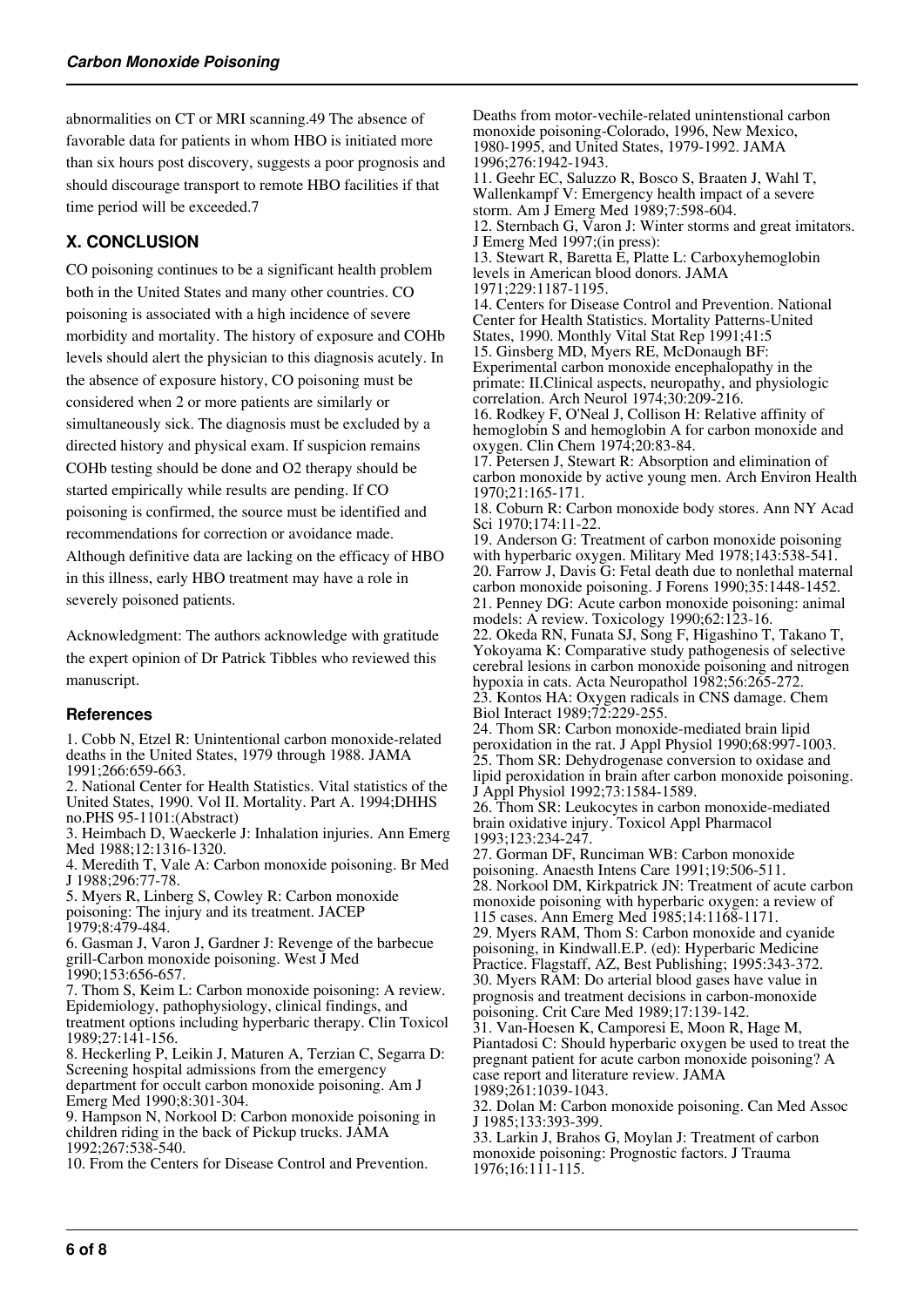34. Peters W: Inhalation injury caused by the products of combustion. Can Med Assoc J 1981;125:249-252.

35. Guy C, Salhany J, Eliot R: Disorders of hemoglobinoxygen release in ischemic heart disease. Am Heart J 1971;82:824-832.

36. Crocker P: Carbon monoxide poisoning: the clinical entity and its treatment. A review. Military Med 1984;149:257-263.

37. Groman DF, Clayton D, Gilligan JE, Webb RK: A longitudinal study of 100 consecutive admissions for carbon monoxide poisoning to the Royal Adelaide Hospital. Anaesth Intens 1992;20:311-316.

38. Raphael JC, Elkharrat D, Guincestre MCJ, et al: Trial of normobaric and hyperbaric oxygen for acute carbon

monoxide intoxication. Lancet 1989;II:414-419. 39. Ilano AL, Raffin TA: Management of carbon monoxide poisoning. Chest 1990;97:165-169.

40. Smith JS, Brandon S: Morbidity from acute carbon monoxide poisoning at three-year follow-up. Br Med J 1973;1:318-321.

41. Baud FJ, Barriot P, Toffis V, et al: Elevated blood cyaide concentrations in victims of smoke inhalation. N Engl J Med 1991;325:1761-1766.

42. Pearce E, Zacharias A, Alday J, Hoffman B, Jacobson J: Carbon monoxide poisoning: experimental hypothermic and hyperbaric studies. Surgery 1972;72:229-239.

43. Olson KR, Seger D: Hyperbaric oxygen for carbon monoxide poisoning: Does it really work? (Editorial). Ann Emerg Med 1995;25:535-537.

44. Tibbles PM, Perrotta PL: Treatment of carbon monoxide poisoning: A critical review of human outcome studies comparing normobaric oxygen with hyperbric oxygen. Ann Emerg Med 1994;24:269-276.

45. Tibbles PM, Edelsberg JS: Hyperbaric-oxygen therapy. N Engl J Med 1996;334:1642-1648.

46. Smith G, Ledingham IM, Sharp GR: Treatment of coalgas poisoning with oxygen at 2 atmospheres pressure. Lancet 1962;1:816-818.

47. Hampson N, Dunford RG, Kramer CC, Norcol DM:

Selection criteria utilized for hyperbaric oxygen treatment of carbon monoxide poisoning. J Emerg Med 1995;13:227-231. 48. Pace N, Strajnan E, Walker E: Acceleration of carbon monoxide elimination in man by high pressure oxygen. Science 1950;111:652-654.

49. Piantadosi C: The role of hyperbaric oxygen in carbon monoxide, cyanide and sulfide intoxications. Prob Resp Care 1991;4:215-231.

50. Thom SR: Antagonism of carbon monoxide-mediated brain lipid peroxidation by hyperbaric oxygen. Toxicol Appl Pharmacol 1990;105:340-344.

51. Thom SR: Functional inhibition of leukocyte B2 integrins by hyperbaric oxygen in carbon monoxidemediated brain injury in rats. Toxicol Appl Pharmacol 1993;123:248-256.

52. Thom SR, Taber RL, Mendiguren II, Clark JM, Hardy KR, Fisher AB: Delayed neuropsychologic sequelae after carbon monoxide poisoning: Prevention by treatment with hyperbaric oxygen. Ann Emerg Med 1995;25:474-480. 53. Ducasse JL, Celis P, Marc-Vergnes JP: Non-comatose patients with acute carbon monoxide poisonong: hyperbaric or normobaric oxygenation? Undersea Hyperbaric Med 1995;22:9-15.

54. Scheinkestel CD, Jones K, Cooper DJ, Millar I, Tuxen DV, Myles PS: Interim Analysis-Controlled clinical trial of hyperbaric oxygen in acute carbon monoxide poisoning. Undersea Hyperbaric Med 1996;23(suppl):7(Abstract)

55. Weaver JK, Hopkins RO, Larson-Lohr V, Howe S, Haberstock D: Double-blind, controlled, prospective, randomized clinical trial in patients with acute carbon monoxide poisoning: Outcome of patients treated with normobaric oxygen or hyperbaric oxygen - An interim report. Undersea Hyperbaric Med

1995;22(suppl):14(Abstract)

56. Camporesi EM: Hyperbaric Oxygen Therapy: A

Committee Report. 1996;7-10.(Abstract)

57. Marzella L, Myers R: Carbon monoxide poisoning. AFP 1986;34:186-194.

58. Choi I: Delayed neurologic sequelae in carbon monoxide intoxication. Arch Neurol 1983;40:433-435.